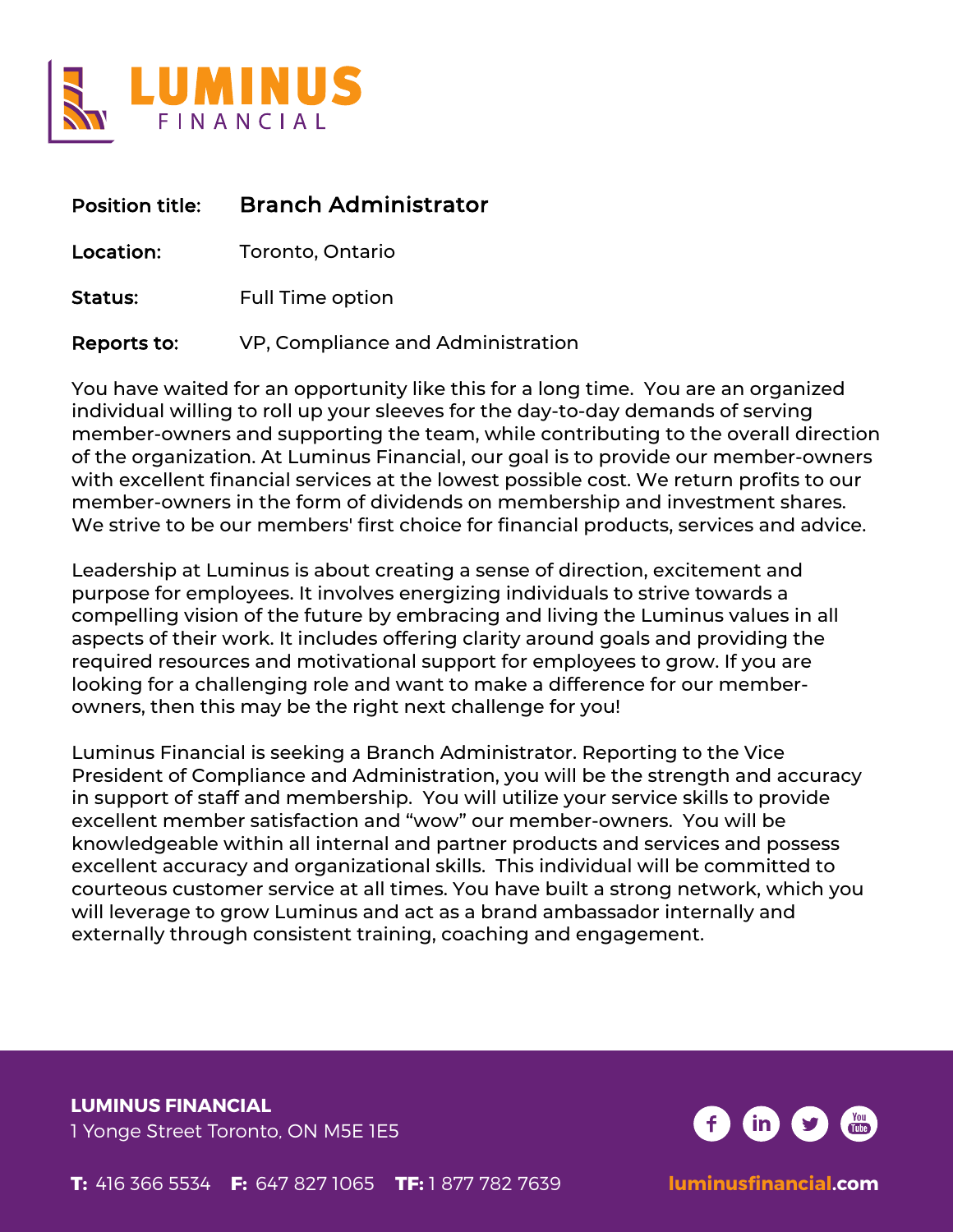

# Principle Accountabilities:

- Act as an ambassador for Luminus both internally and externally to promote the Luminus brand
- Maintain a team environment that is open and transparent
- Demonstrate a high level of professionalism at all times through attire, voice and actions
- Strict adherence to all established policies and procedures
- Accurately manages member transactions and banking input data
- Assists in the administration of Registered Products
- High risk business account management and administration
- Ensure that all internal calls or emails are handled on a timely and efficient basis while capitalizing on all opportunities to attain team support for the credit union
- Handle member-owner phone/online/e-mail inquiries; identify and resolve problems, complaints and explain and initiate corrective action with memberowners; perform transactional duties as required for member-owner requests; provide information on products and services
- Support front line by completing all administrative tasks
- Models behaviour and elevate the Luminus brand
- Inspire commitment to Luminus' continued success and ongoing transformation.

# Minimum Qualifications:

- High school or higher
- Demonstrated ability to work within a team environment
- Passion for customer/member service
- Attention to detail, accuracy
- 2-3 years cash handling and branch, or other financial services, experience

### **LUMINUS FINANCIAL**

1 Yonge Street Toronto, ON M5E 1E5

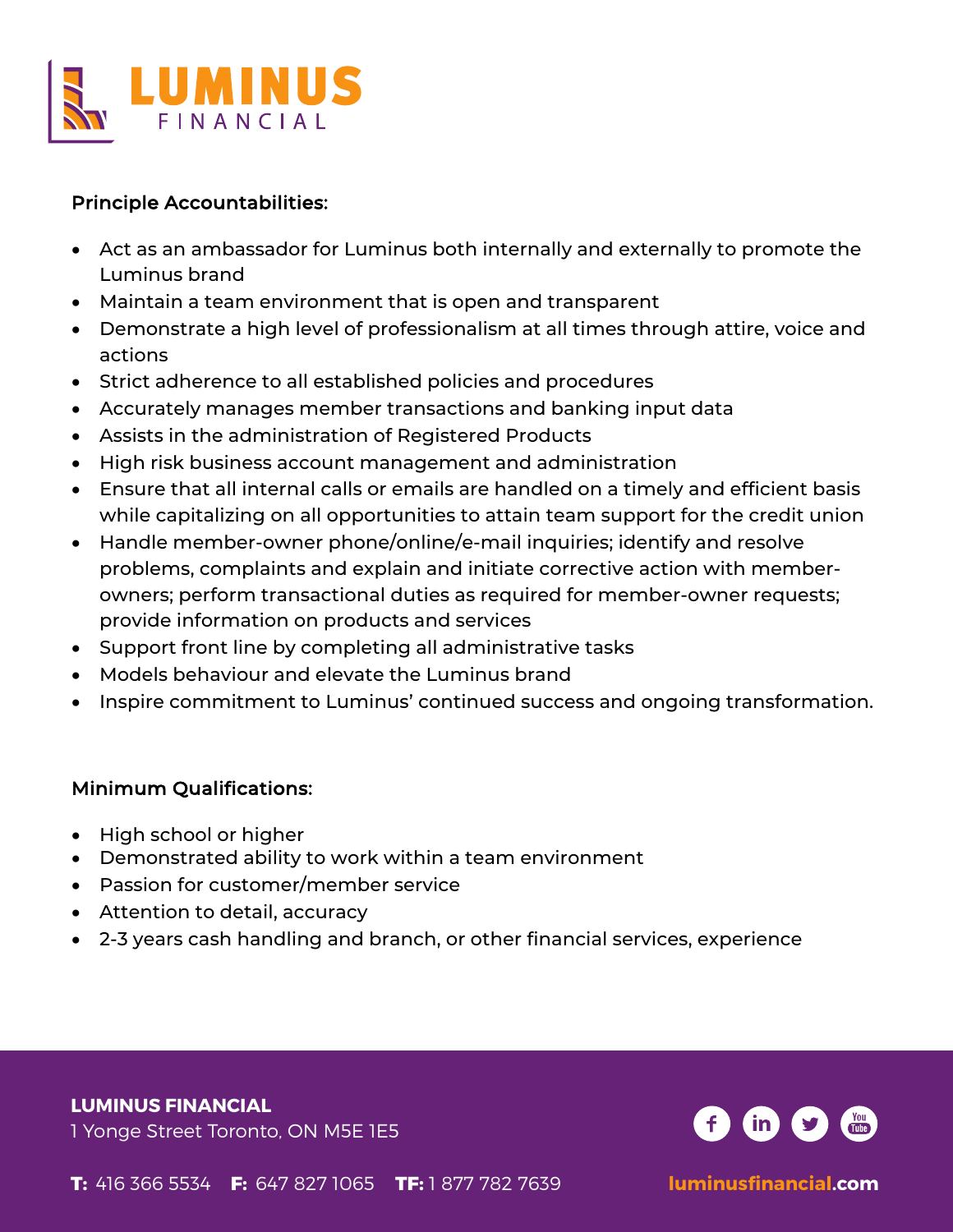

## Required Competencies

- 1. Attention to detail
	- Accurately process all transactions
	- Effectively manages multiple tasks according to their level of urgency and importance
	- Understands his/her role and its boundaries in order to work autonomously and involve his/her superior at the right moment
	- Understands how his/her own work impacts on the work of others and organizes his/her work accordingly
	- Put measures in place to verify the accuracy and/or the quality of work
- 2. Adaptability
	- Promptly shifts his/her focus to accommodate new requirements, workflows or changes in priorities
- 3. Teamwork
	- Be available and willing to help out other areas as necessary
	- Be transparent in supporting all branch roles
	- Choose the most appropriate communication method, format and tools to deliver information
	- Demonstrate empathy and objectivity during difficult situations/interactions, and remains focused on solutions.
	- Follow-up on all requests, complaints etc. in a timely manner and check for satisfaction
	- Manage risk

### **LUMINUS FINANCIAL**

1 Yonge Street Toronto, ON M5E 1E5